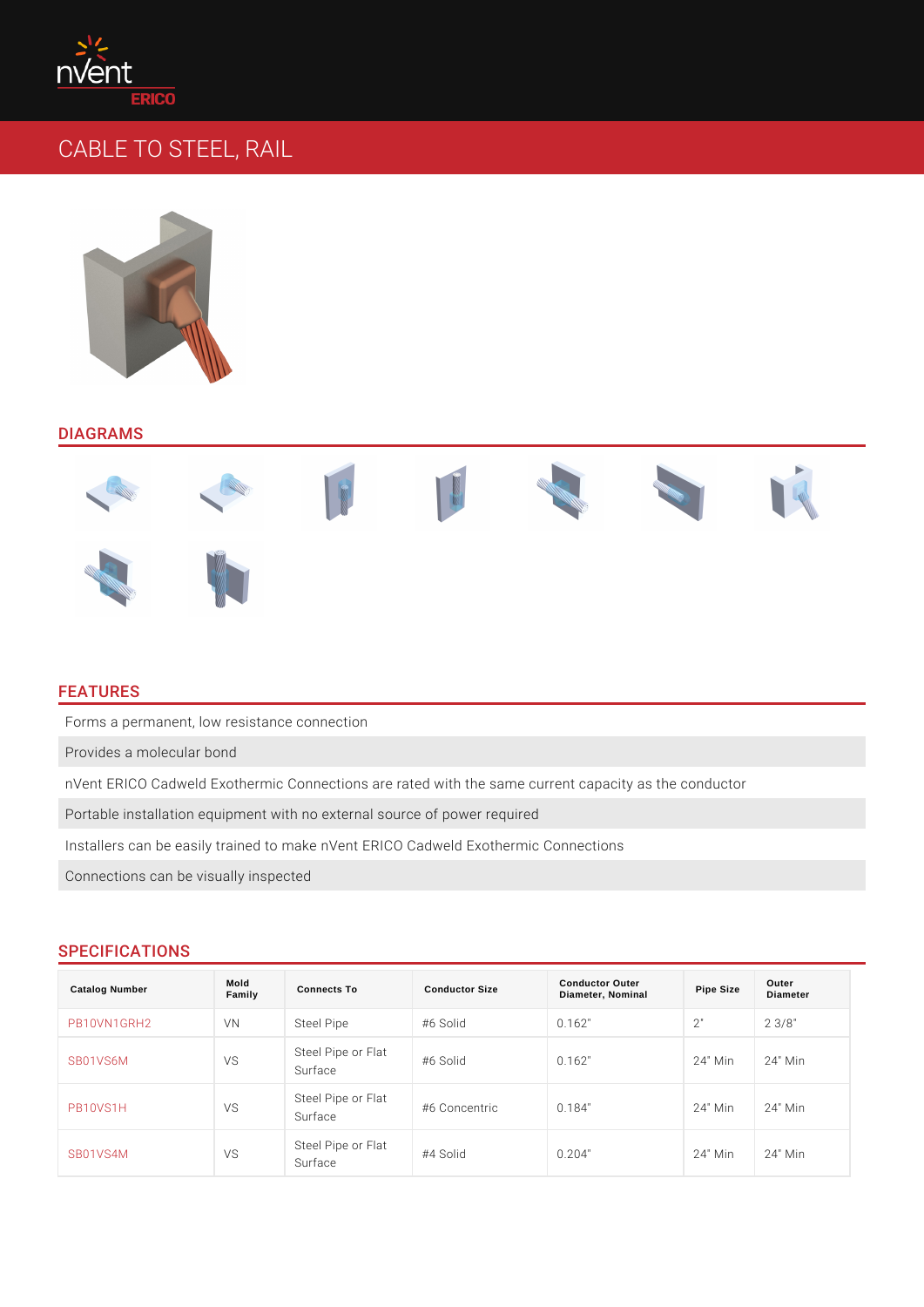| <b>Catalog Number</b> | Mold<br>Family | Connects To              | <b>Conductor Size</b>                                                                                                                                                                                                                                                                                     | <b>Conductor Outer</b><br>Diameter, Nominal | Pipe Size   | Outer<br>Diameter          |
|-----------------------|----------------|--------------------------|-----------------------------------------------------------------------------------------------------------------------------------------------------------------------------------------------------------------------------------------------------------------------------------------------------------|---------------------------------------------|-------------|----------------------------|
| PB10HS1L              | H <sub>S</sub> | Steel Pipe or<br>Surface | $F   a t$<br>#4 Concentric 0.232"                                                                                                                                                                                                                                                                         |                                             |             | 24" Min 24" Min            |
| PB10VB1L              | V <sub>B</sub> | Steel Pipe or<br>Surface | Flat<br>#4 Concentric 0.232"                                                                                                                                                                                                                                                                              |                                             |             | 24" Min 24" Min            |
| <b>PB10VS1L</b>       | V S            | Steel Pipe or<br>Surface | $\begin{array}{c c c c c c} \nF \mid a & t & c \\ \n\hline\n\end{array}$                                                                                                                                                                                                                                  |                                             |             | 24" Min 24" Min            |
| PB20VT1L2.50          | VT             | Steel Pipe               | #4 Concentric 0.232"                                                                                                                                                                                                                                                                                      |                                             | $2 \t1/2$ " | $2 \t7/8$ "                |
| <b>PB41HA1L</b>       | H A            | Steel Pipe or<br>Surface | $\begin{array}{c c c c c} \mathsf{F} \mathsf{l} \mathsf{a} \ \mathsf{t} \\ \mathsf{\#} \ \mathsf{4} & \mathsf{C} \ \mathsf{on} \ \mathsf{c} \ \mathsf{e} \ \mathsf{n} \ \mathsf{t} \ \mathsf{r} \ \mathsf{i} \ \mathsf{c} & \mathsf{0} \ \mathsf{.2} \ \mathsf{3} \ \mathsf{2} \ \mathsf{''} \end{array}$ |                                             |             | 24" Min 24" Min            |
| <b>PB10VS1T</b>       | V S            | Steel Pipe or<br>Surface | Flat<br>#2 Solid                                                                                                                                                                                                                                                                                          | 0.257"                                      |             | 24" Min 24" Min            |
| <b>PB10VB1H</b>       | V <sub>B</sub> | Steel Pipe or<br>Surface | Flat<br>#6 Concentric 0.292"                                                                                                                                                                                                                                                                              |                                             |             | 24" Min 24" Min            |
| <b>PB10VB1V</b>       | V <sub>B</sub> | Steel Pipe or<br>Surface | Flat<br>#2 Concentric 0.292"                                                                                                                                                                                                                                                                              |                                             |             | 24" Min 24" Min            |
| P B 4 1 H A 1 Y       | H A            | Steel Pipe or<br>Surface | Flat<br>#1 Concentric 0.332"                                                                                                                                                                                                                                                                              |                                             |             | 24" Min 24" Min            |
| <b>PB10HS2G</b>       | H <sub>S</sub> | Steel Pipe or<br>Surface | Flat<br>2/0 Concentric 0.418"                                                                                                                                                                                                                                                                             |                                             |             | 24" Min 24" Min            |
| <b>PB10VB2G</b>       | V <sub>B</sub> | Steel Pipe or<br>Surface |                                                                                                                                                                                                                                                                                                           |                                             |             | 24" Min 24" Min            |
| PB10VB2GV1.50         | V <sub>B</sub> | Steel Pipe               | 2/0 Concentric 0.418"                                                                                                                                                                                                                                                                                     |                                             | $1 \t1/2$ " | 1.900"                     |
| PB10VB2GV3C           | V B            | Steel Pipe               | 2/0 Concentric 0.418"                                                                                                                                                                                                                                                                                     |                                             | 4"<br>2"    | $2 \t3/8"$<br>$1/2$ "      |
| <b>PB03VGY4</b>       | V G            | Steel Pipe or<br>Surface | Flat<br>70 mm <sup>2</sup> Concentri4c30"                                                                                                                                                                                                                                                                 |                                             | 24"         | Min 24" Min                |
| <b>PB10HS2Q</b>       | H <sub>S</sub> | Surface                  | Steel Pipe of $\frac{F}{4}$ /0 Concentric 0.528"                                                                                                                                                                                                                                                          |                                             |             | 24" Min 24" Min            |
| <b>PB10VB2Q</b>       | V <sub>B</sub> | Surface                  | Steel Pipe of $\frac{F}{4}$ Concentric 0.528"                                                                                                                                                                                                                                                             |                                             |             | 24" Min 24" Min            |
| PB10VN2QLH            | V <sub>N</sub> | Surface                  | Steel Pipe of Flat Concentric 0.528"                                                                                                                                                                                                                                                                      |                                             |             | 24" Min 24" Min            |
| PB10VN2QRH            | V <sub>N</sub> | Surface                  | Steel Pipe of $F _{4}/0$ Concentric 0.528"                                                                                                                                                                                                                                                                |                                             |             | 24" Min 24" Min            |
| <b>PB10VS2Q</b>       | V S            | Surface                  | Steel Pipe of Flat<br>4/0 Concentric 0.528"                                                                                                                                                                                                                                                               |                                             |             | 24" Min 24" Min            |
| <b>PB10VS2QV3C</b>    | V S            | Steel Pipe               | 4/0 Concentric 0.528"                                                                                                                                                                                                                                                                                     |                                             | 4"<br>2"    | $2 \t3/8"$<br>4<br>$1/2$ " |
| <b>PB13VF2Q</b>       | VF             | Surface                  | Steel Pipe or Flat<br>4/0 Concentric 0.528"                                                                                                                                                                                                                                                               |                                             |             | 24" Min 24" Min            |
| <b>PB13VV2Q</b>       | V V            | Surface                  | Steel Pipe of Flat<br>4/0 Concentric 0.528"                                                                                                                                                                                                                                                               |                                             |             | 24" Min 24" Min            |
| <b>PB10VS3D</b>       | V S            | Surface                  | Steel Pipe or Flat<br>350 kcmil Concent 8ilc"                                                                                                                                                                                                                                                             |                                             |             | 24" Min 24" Min            |
| <b>PB10HS2W</b>       | H S            |                          | Steel Pipe of Flat<br>250 kcmil Rope 3d #"                                                                                                                                                                                                                                                                |                                             |             | 24" Min 24" Min            |
| <b>PB10HS4M</b>       | H S            | Surface                  | Steel Pipe of Flat Ropelay                                                                                                                                                                                                                                                                                | 0.749"                                      |             | 24" Min 24" Min            |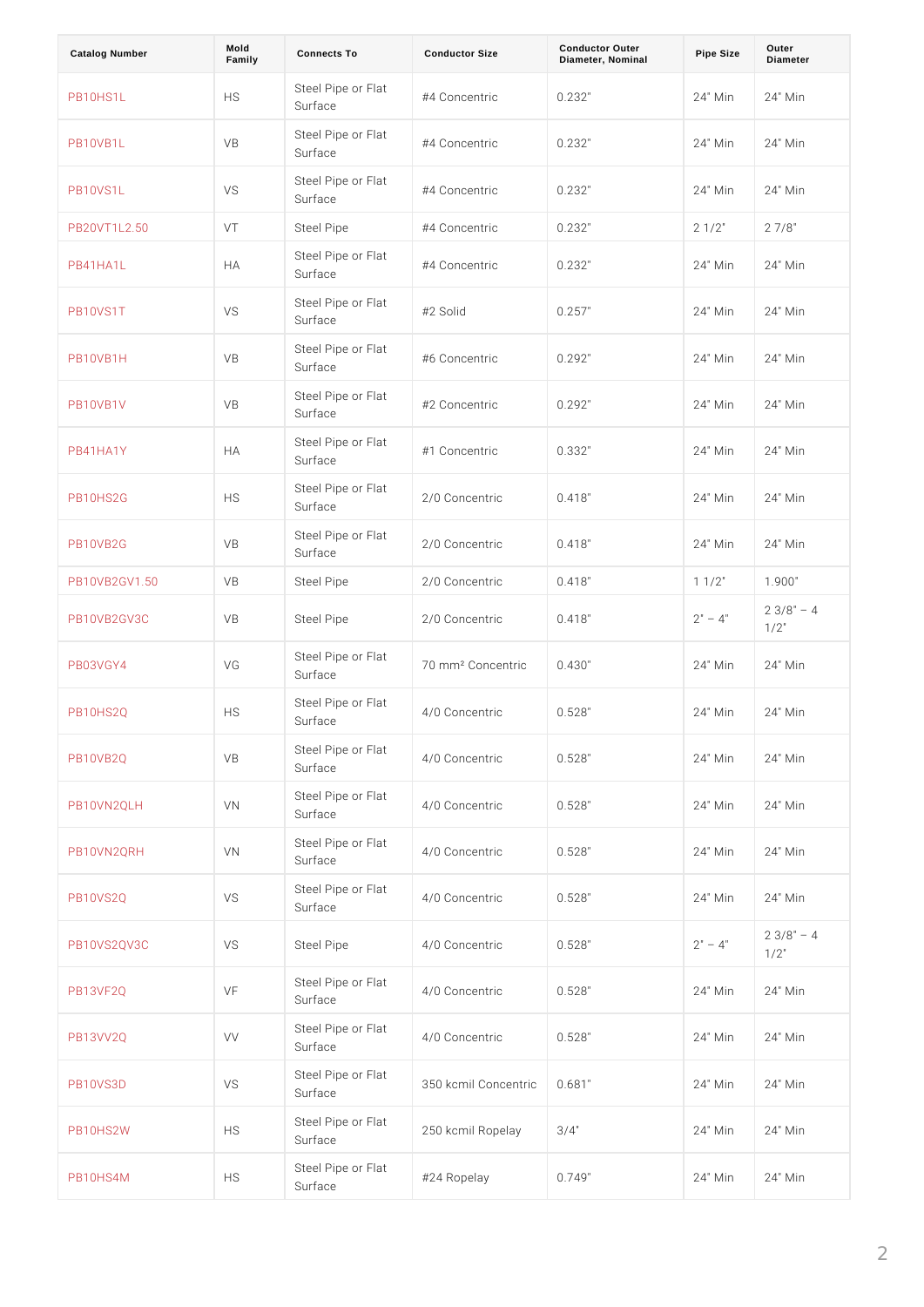| Catalog Number  | Mold<br>Family | Connects To | <b>Conductor Size</b>                              | <b>Conductor Outer</b><br>Diameter, Nominal | Pipe Size | Outer<br>Diameter |
|-----------------|----------------|-------------|----------------------------------------------------|---------------------------------------------|-----------|-------------------|
| <b>PB13VB3Q</b> | V <sub>B</sub> | Surface     | Steel Pipe of Flat<br>500 kcmil Concentii3c"       |                                             |           | 24" Min 24" Min   |
| <b>PB10HS3S</b> | H <sub>S</sub> |             | Steel Pipe of Flat<br>Surface 500 kcmil Ropela940" |                                             |           | 24" Mih 24" Min   |

## ADDITIONAL PRODUCT DETAILS

nVent ERICO Cadweld applications for railway properties utilize the nVent ERICO Cadweld F80 welding material alloys. nVent ERICO Cadweld exothermically welde permanent, molecular bond that will not loosen or corrode, enabling connection designed to perform for the life of the conductor and/or installation. The nVent carrying capacity equal to or greater than that of the conductor and will withsta during operation. Once completed, installers can clearly ensure quality by visua

For applications such as computer room, tunnel or other low-ventilation areas, s Exolon mold. Add an XL prefix to the standard mold part number when ordering ( XLPB10GR162G). Similarly, nVent ERICO Cadweld Exolon welding material is als PB90 becomes XLPB90).

A test weld should be made to check for the possibility of burn through on thin s metallurgical effects.

| W-XXXX-XX-XX-LH-XX-L-M |                |                                                                                                            |  |
|------------------------|----------------|------------------------------------------------------------------------------------------------------------|--|
| $W^*$                  | Wear Plates    | Reduce mechanical abrasion of molds at cable e                                                             |  |
| <b>XXXX</b>            | Price Key      |                                                                                                            |  |
| X X                    | Mold Family    |                                                                                                            |  |
| X X                    | Conductor Size |                                                                                                            |  |
| LH.                    | Weld End       | $LH = Weld$ on left end of conductor<br>$RH = Weld$ on right end of conductor<br>(For VN Mold Family only) |  |
| X X                    | Pipe Size      |                                                                                                            |  |
| $L^*$                  | Split Crucible | Crucible section is split on molds designed with<br>for easier cleaning                                    |  |
| $M^*$                  | Mold Only      |                                                                                                            |  |